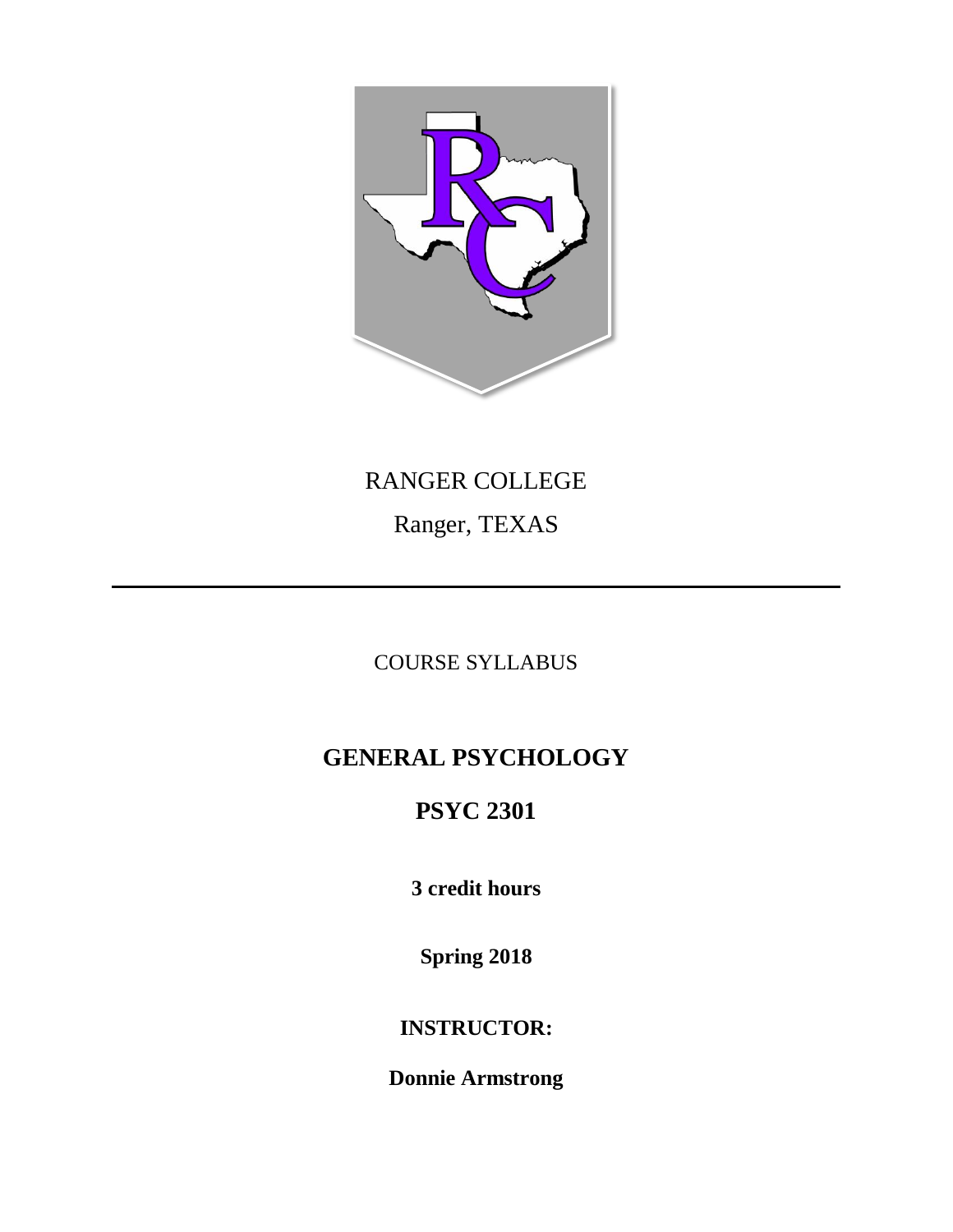|                | <b>INSTRUCTOR:</b> Donnie Armstrong                         |  |
|----------------|-------------------------------------------------------------|--|
| EMAIL:         | darmstrong@rangercollege.edu                                |  |
| <b>OFFICE:</b> | Online                                                      |  |
| PHONE:         | 325-338-0654                                                |  |
| HOURS:         | Monday through Thursday, $2:00-5:00$ . Friday $8:30-1:00$ . |  |

### **I. Texas Core Curriculum Statement of Purpose**

Through the Texas Core Curriculum, students will learn about the history of psychology and the different areas making up the school of psychology as a whole.

### **II. Course Description**

A survey of the major principles derived from research on human and animal behavior. Topics studied include heredity and environment, intelligence, emotions, motivation, learning, personality, the senses, perception, and the form and functions of the nervous system.

# **III. Required Background or Prerequisite**

Passing score on THEA reading section or equivalent alternate test.

### **IV. Required Textbook and Course Materials**

Understanding Psychology, 11/E

.

Charles G. Morris, Professor Emeritus, *University of Michigan*

Dr. Albert A. Maisto, *University of North Carolina at Charlotte*

ISBN-10: 0133908925 • ISBN-13: 9780133908923

#### **V. Course Purpose**

The basic purpose of this course will be to give students a basic understanding of the field of psychology and its application.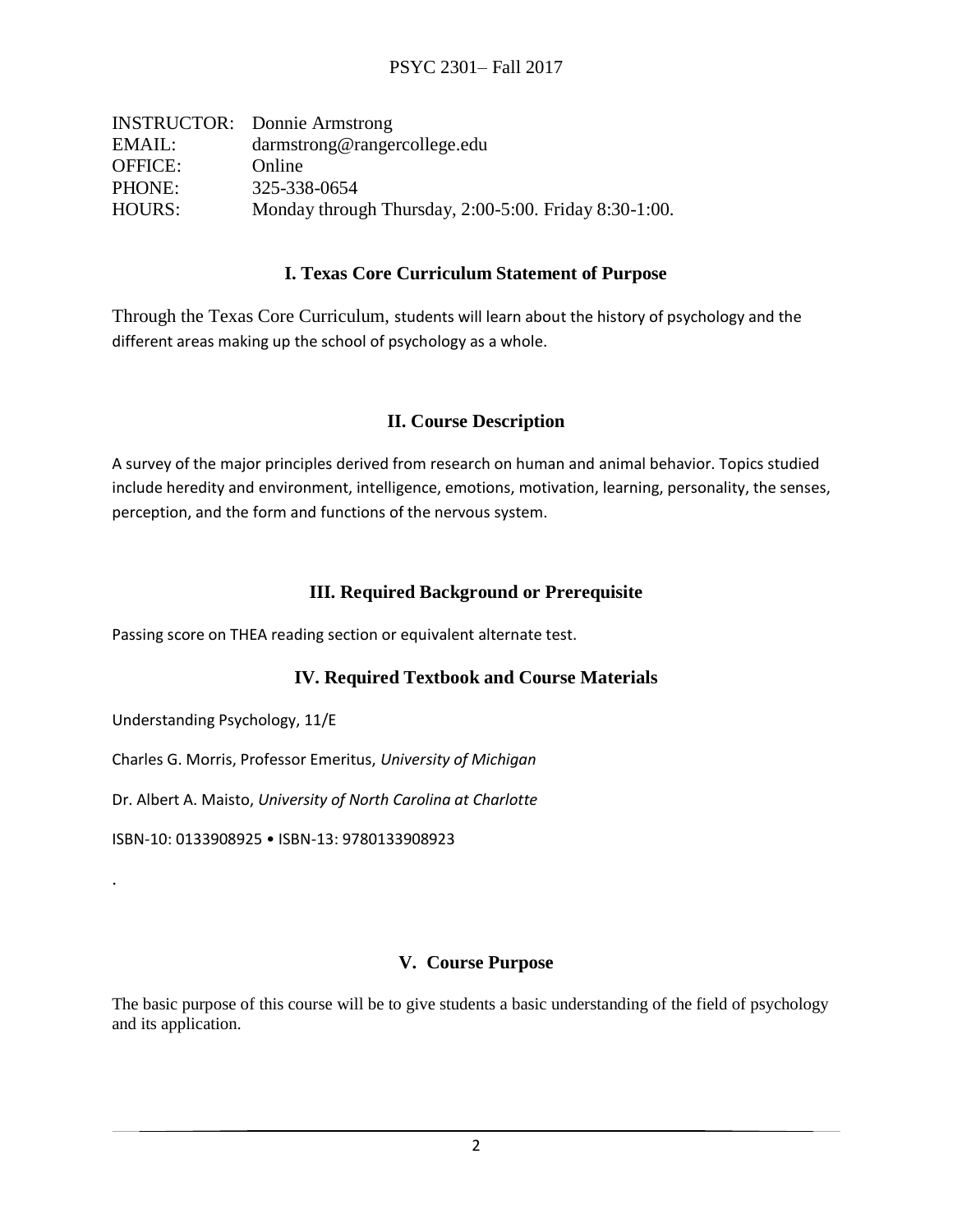# **VI. Learning Outcomes**

- Read, analyze, and critique psychology texts.
- Demonstrate knowledge of beliefs, practices, values, and terminology of psychology.
- Trace the historical developments and cultural expressions of psychology.
- Articulate key conceptual distinctions in theories of psychology.
- Communicate understanding of different psychological theories writing.

# **VII. Core Objectives**

This course meets the following of the six Core Objectives established by Texas:

- ☒ **Critical Thinking Skills (CT) –** Creative thinking, innovation, inquiry, and analysis; evaluation and synthesis of information
- $\boxtimes$  **Communication Skills (COM)** effective development, interpretation and expression of ideas through written, oral, and visual communication
- ☐ **Empirical and Quantitative Skills (EQS) –** The manipulation and analysis of numerical data or observable facts resulting in informed conclusions
- $\Box$  **Teamwork (TW)** The ability to consider different points of view and to work effectively with others to support a shared purpose or goal
- $\boxtimes$  **Social Responsibility (SR)** Intercultural competence, knowledge of civic responsibility, and the ability to engage effectively in regional, national, and global communities
- $\boxtimes$  **Personal Responsibility (PR)** The ability to connect choices, actions, and consequences to ethical decision-making

# **VIII. Methods of Instruction**

This is an online class it will include, assigned readings, discussions, videos, electronic documents, and more.

### **IX. Methods of Assessment**

- **Chapter Exams (50 percent) (PR, SR)**  Careful examination of assigned readings is essential for this reading-and-discussion-based course, so you will be held accountable for completion of the reading assignments. Quizzes will assess your knowledge and understanding of what you have read, focusing especially on the technical terminology. All information for the quizzes will be taken directly from the text. Quizzes will be open book. The FINAL EXAM will count the same as other Chapter Exams. It too will be open book.
- **Labs and Discussions ( 50 percent) (CT, SR, PR)**  There will be weekly labs and discussions that will cover a variety of topics. These will count for half of your grade.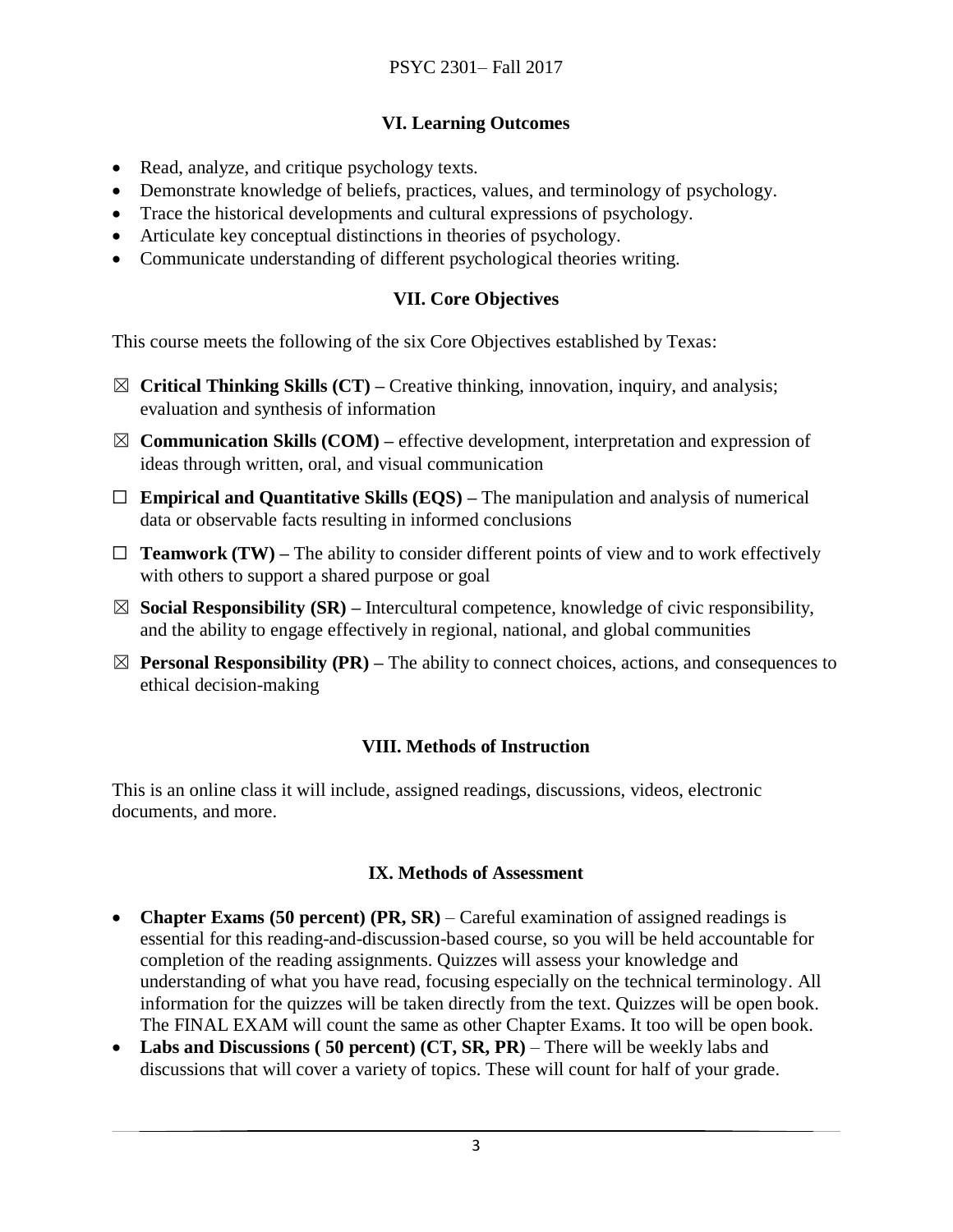Grading scale:  $A = 90-100\%$  B = 80-89 C = 70-79 D = 60-69 F = Below 60

# **X. Course/Classroom Policies**

This class is taught entirely online. These classroom rules should be adhered to as they will effect your grade.

- 1. **Participate.** There will be regular chances for you to interact with your classmates in discussion boards. You should participate as outlined in your lab instruction sheet.
- 2. **Be kind.** Rudeness, personal attacks and foul language will NOT be tolerated in the Discussion Boards and may result in dismissal from class depending on severity.
- 3. **Turn in assignments on time.** All Chapter Exams and Labs have a due date. By accepting this syllabus, you agree to accept a score of zero on any late work, unless prior arrangements have been made.
- 4. **Don't cheat.** Any assignment reflecting cheating, plagiarism, or any other form of academic dishonesty will receive a grade of zero. A second instance will result in automatic failure of the class and a report being filed with Ranger College's Vice President of Instruction. The consequences of this report can be quite severe for your academic future. For more details, see the section of the Ranger College Catalog (available at www.rangercollege.edu/catalog.pdf), titled "Student Misconduct," subsection "Academic Dishonesty."
- 5. **Email:** I am happy to communicate with you by email and will do my best to respond within 24 hours during the week. Messages sent over the weekend will be read on Mondays. In the subject line of any email that you send me, please indicate the content of the email.

# **XI. Course Outline/Schedule**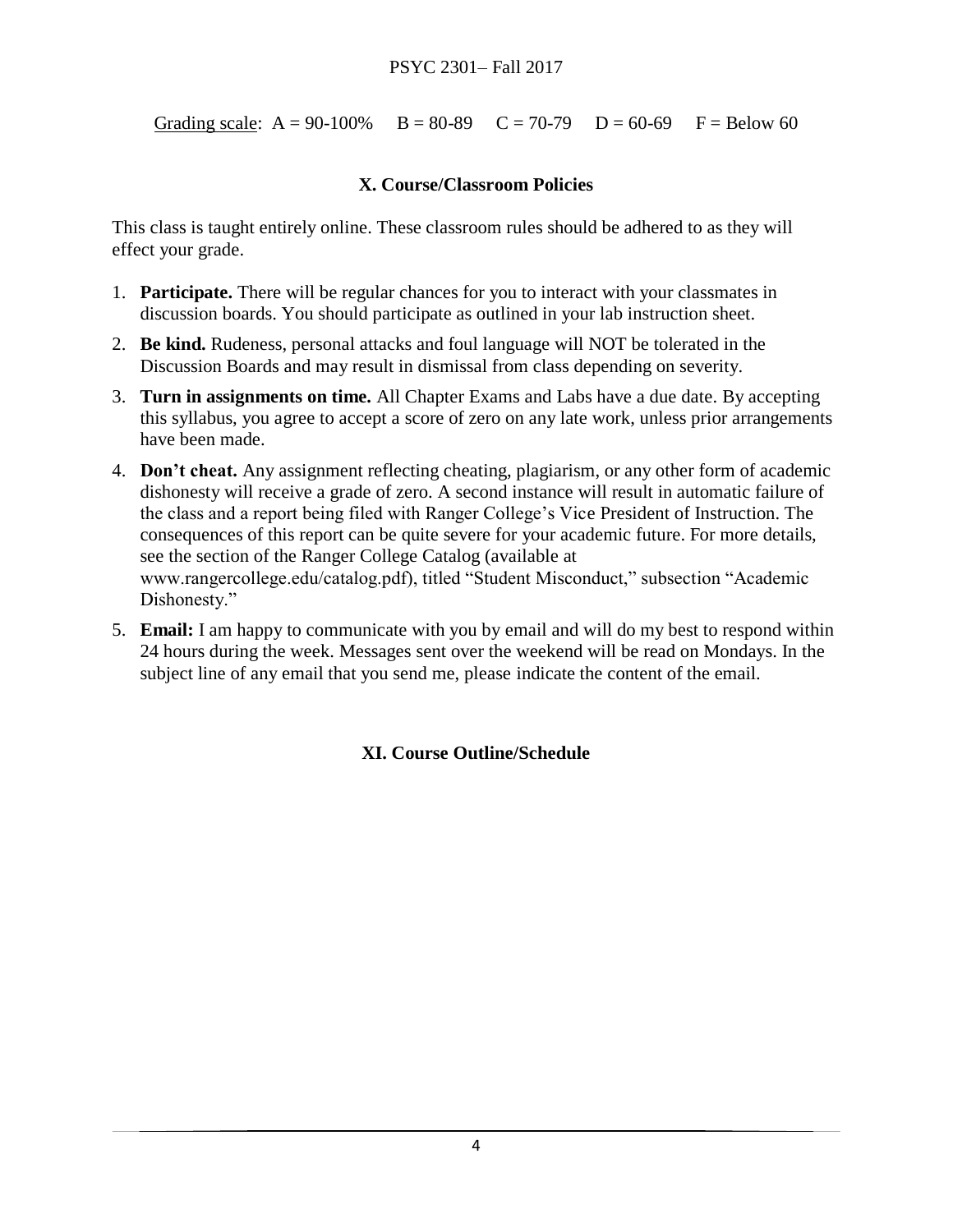| <b>Due Dates</b> | <b>Test Due</b>                       | <b>Labs and Discussions Due</b>                    |
|------------------|---------------------------------------|----------------------------------------------------|
| 1/21/18          | <b>Introduction</b>                   | <b>Introduction Assignment:</b>                    |
|                  |                                       | Student Profile: Introduce Yourself to the Class   |
| 1/28/18          | <b>Chapter 1 Test</b>                 | <b>Class Interaction 1:</b>                        |
|                  | The Science of Psychology             | Human Nature Debate Posts to Discussion Board      |
| 2/4/18           | <b>Chapter 2 Test</b>                 | Human Nature Activity Summary Due                  |
|                  | The Biological Basis of               | Lab Activity:                                      |
|                  | Behavior                              | Left Brain Right Brain Test & Write Up             |
| 2/11/18          | <b>Chapter 3 Test</b>                 | <b>Class Interaction 2:</b>                        |
|                  | Sensation and Perception              | Mind-Body Debate Posts to Discussion Board         |
|                  |                                       | Lab                                                |
|                  |                                       | <b>Stroop Effect</b>                               |
| 2/18/15          | <b>Chapter 4 Test</b>                 | Mind Body Activity Summary Due                     |
|                  | <b>States of Consciousness</b>        | Lab Activity:                                      |
|                  |                                       | Dream Analysis                                     |
| 2/25/15          | <b>Chapter 5 Test</b>                 | <b>Dream Activity Summary Due</b>                  |
|                  | Learning                              | Lab Activity:                                      |
|                  |                                       | <b>Delayed Gratification</b>                       |
| 3/4/18           | <b>Chapter 6 Test</b>                 | <b>Class Interaction 3:</b>                        |
|                  | Memory                                | To Spank or Not to Spank Posts to Discussion Board |
|                  |                                       | Lab Activity:                                      |
|                  |                                       | Memory Exploration                                 |
| 3/11/18          | <b>Chapter 7 Test</b>                 | <b>Spanking Activity Summary Due</b>               |
|                  | <b>Cognition and Mental Abilities</b> | Lab Activity:                                      |
|                  |                                       | <b>Intelligence Test</b>                           |
| 3/18/18          | <b>SPRING BREAK</b>                   | <b>SPRING BREAK</b>                                |
| 3/25/18          | <b>Chapter 8 Test</b>                 | Lab Activity:                                      |
|                  | Motivation & Emotion                  | <b>Emotional Intelligence Test</b>                 |
| 4/1/18           | <b>Chapter 9 Test</b>                 | <b>Lab Activity</b>                                |
|                  | Life Span Development                 | Life Expectancy                                    |
| 4/8/18           | <b>Chapter 10 Test</b>                | <b>Lab Activity</b>                                |
|                  | Personality                           | <b>Personality Tests</b>                           |
| 4/15/18          | <b>Chapter 11 Test</b>                | <b>Lab Activity</b>                                |
|                  | <b>Stress and Health Psychology</b>   | <b>Stress Assessments</b>                          |
| 4/22/18          | <b>Chapter 12 Test</b>                | Lab Activity:                                      |
|                  | <b>Psychological Disorders</b>        | Schizophrenia                                      |
| 4/29/18          | <b>Chapter 13 Test</b>                | Lab Activity:                                      |
|                  | Therapies                             | <b>Online Psychotherapy</b>                        |
| 5/6/18           | <b>Chapter 14 Test</b>                | Lab Activity:                                      |
|                  | Social Psychology                     | <b>Stanford Prison Study</b>                       |
| $5/8/18$ -       | PROCTORED FINAL                       |                                                    |
| 5/10/18          | <b>EXAM</b>                           |                                                    |